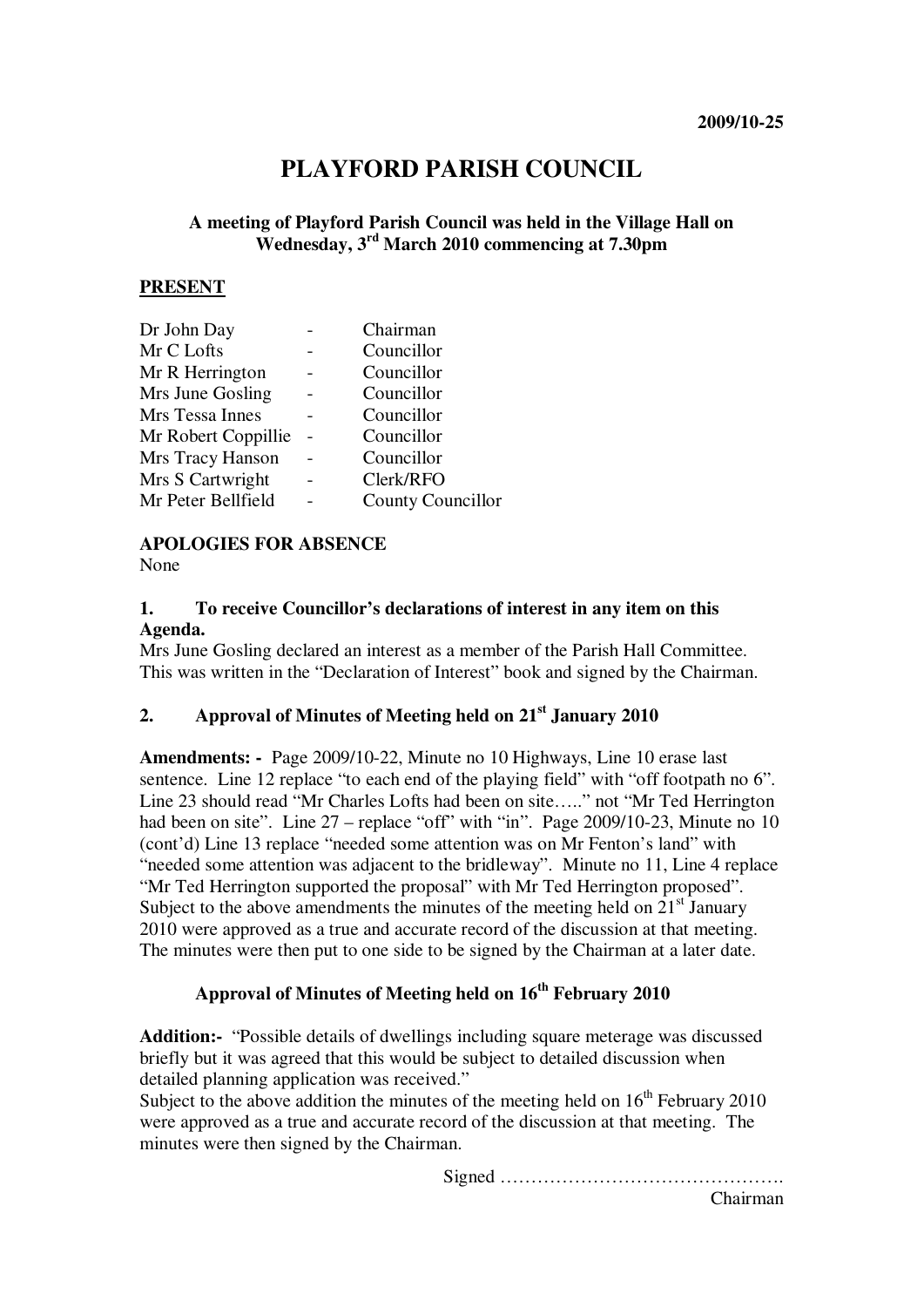# **4. Matters arising from the minutes (not covered in Agenda items listed below)**

None

# **5. Report by County Councillor Peter Bellfield**

County Councillor Peter Bellfield reported that central government have been given a generous grant of a 4.4% increase. Mr Peter Bellfield felt it would be prudent to put some money aside (however this was not the majority's view). There has to be a dramatic reduction in spending with County Council cuts estimated to be 20% - 30% over the next few years. Mr Peter Bellfield felt that one way to save money was to have some form of a "co-operation" or "partnership" between the various bodies - this might spread costs more efficiently.

With regard to the Local Government Reorganisation, Mr Peter Bellfield reported that it has now come to the ridiculous situation where quite clearly the minister has opted out of making a decision. No one has got a clue what the county constitutional convention is and it seems unlikely that a decision will take place before the general election in May. The whole thing has been very unsatisfactory with people unsure as to whether or not they have got a job one/two years down the line.

The bad weather has inevitably caused suffering on the highways with pot holes and poor road conditions. Mr Peter Bellfield reported that he thought the gritting staff did a pretty good job working 12 hours on and then 12 hours off. Up to mid January £1.1 million has been spent on gritting the roads although they did virtually run out of salt. If we, as a Council want more grit to put down on the roads the County Council will deliver further grit. They have however asked that whoever "grits" the road be known to the Parish Council so the name can be passed on to SCC so they are insured. Mr Peter Bellfield reported that a letter has been written to Mr Parkin on the mess he has made on the roads.

Mr Peter Bellfield asked if there were any questions? There were none. The Chairman thanked Mr Peter Bellfield.

#### **6. Report by PC Richard Wright**

A brief report was given by PC Richard Wright. There has been one crime – burglary at Playford Church where the lead has been stolen. The same period last year also saw the recording of one crime.

There were speeding issues in village with the police intent on doing more work since they had discovered 1 in 5 cars speeding (on average) along the stretch of road on Butts Road (at the bottom of the hill, over the river). Councillors too said speeding was shocking. The stretch of road outside Mr Ted Herrington's house has also been subject to speed checks however this is a tricky bit of road to carry out speed checks. PC Richard Wright hoped to have some figures by the next meeting. Mr Ted Herrington said he would continue to be our representative at the 12PT meetings. Anyone was able to attend the public police meetings which are held regularly and should speeding become high on the agenda for Playford residents a show of parishioners at one of these meetings might encourage further investigation by the police.

Signed ……………………………………….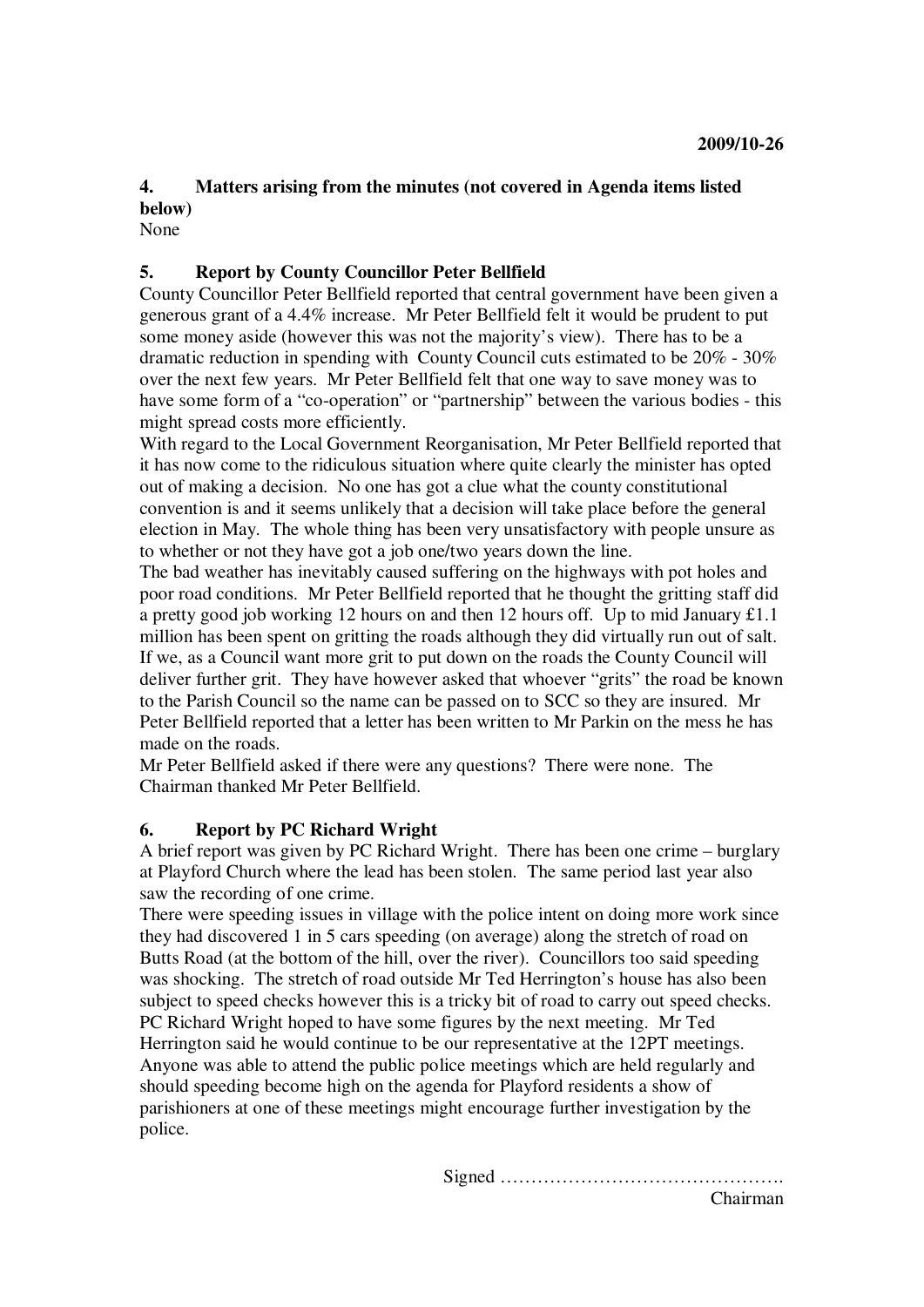## **7. Parish Plan – Review of Progress**

As the Parish Councillor representative Dr John Day reported back from the Action Monitoring Group (AMG). Councillors had been sent an up to date copy of the action points made by the AMG and Dr John Day proceeded to run through them. He pointed out that they were not in numerical order as they have been prioritised high importance, medium, low etc:- **No 4** "….. improve communications". This has been met with googlemail successfully set up and running and the benefice newsletter has been put "on line". **No 5** "…. Consider data from parish plan… keep under review the need for further housing surveys…" JD reported that they were going to look at this on a 1 to 2 yearly basis. **No 13** "consider inter-village sports day……." JD mentioned Suffolk Open Weekend (covered on the agenda, item no 10) **No 14** "…… Film club….". JD reported that we await further proposals from the active group that is established. A discussion followed as to how successful these film showings were. JD reported that they broke even most of the time. **No 15** "….. Mobile phone coverage". JD reported that the AMG had felt this was important and phone coverage varied with networks. Mr Phil Holmes was in talks with Suffolk ACRE. Perhaps it is a question of putting a mast up? **No 27** "…. Cycle route from Playford to Bealings". JD reported that this was unlikely to happen and Mrs Tracy Hanson pointed out that if it ever was made into a cycle path the free bus service would be stopped so Playford Parish Council would not be pursuing the cycle path. **No 31 "**….. Notice Boards". REH has been renovating the Playford sign and will be putting the top piece of it back imminently. **No 3** "….. grants for insulation". JD reported that people should be made aware that grants are available for home insulation once again. **No 8** "... Cables underground with service providers". Mrs Tracy Hanson reported that the power lines over Brook Lane are not "coated" and that she has seen sparks fly off them. JD will report this to the AMG for informattion. **No 12** "…….Work with residents". JD asked if councillors would consider adopting a road to look after/visit elderly/new residents to the village – once every 3 to 6 months. This was met with mixed reaction. Mrs June Gosling reported that the WI hoped to help with this as it had been a particular factor during the bad weather. REH said he thought the church has a role. Mrs June Gosling will report back with what the WI is doing to move this forward.

Overall Dr John Day said he found it encouraging the progress the AMG had made with keeping the Parish Plan alive and working. JD to keep the Parish Council informed of further activities.

# **8. Highways**

REH has informed the clerk that the oak tree on Parkin's land has been cut down in the interest of safety. The self sown saplings have been reported to Damon Bloomfield. The Clerk was asked to report the oak tree alongside the public ROW to Debbie Adams. Some tidying up of the road surface has been done by Mr Parkin. The Clerk was asked to obtain a copy of the letter SCC had reportedly sent out to Mr Parkin.

Signed ……………………………………….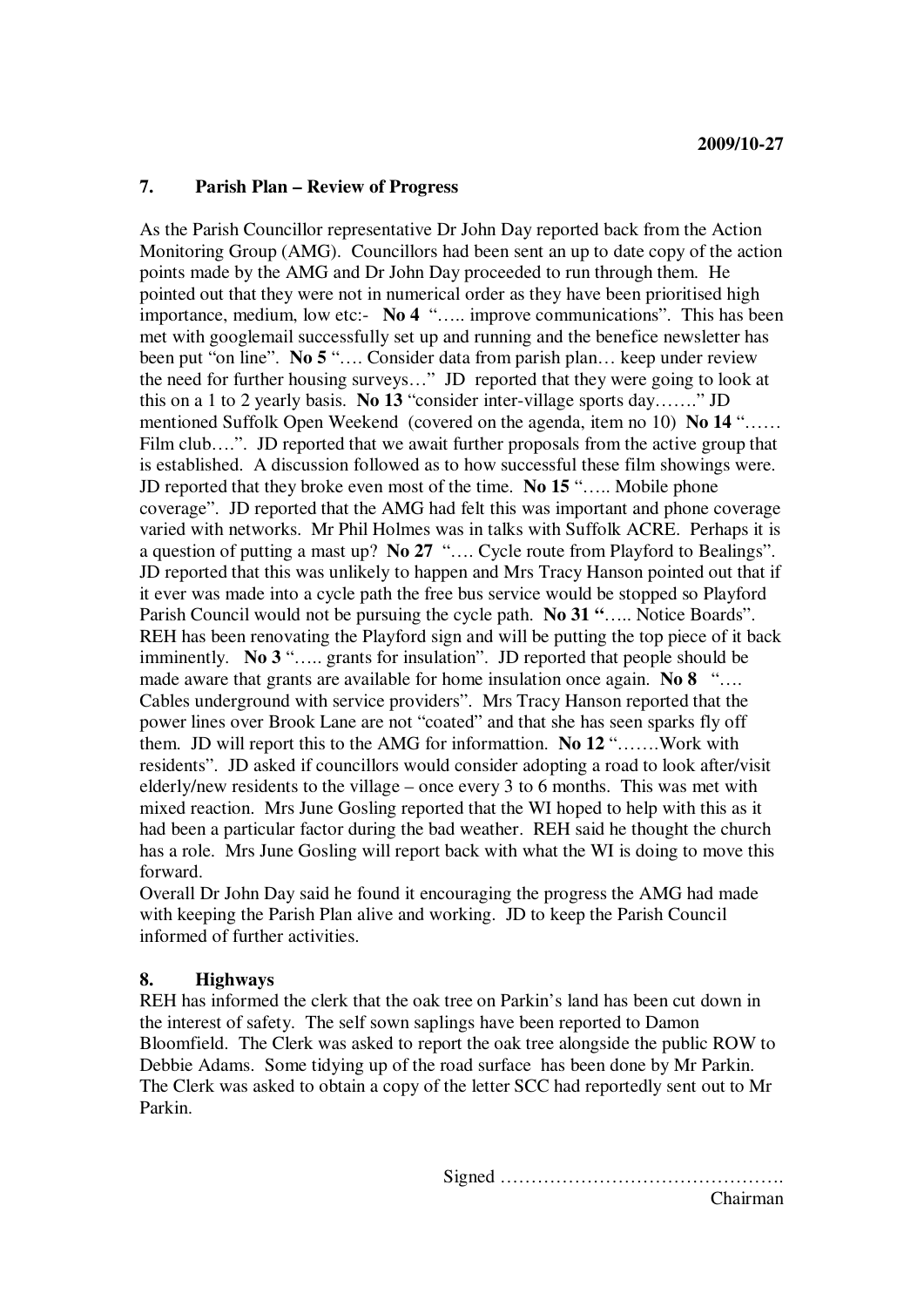It was reported that the hand rail for footpath 6 is still "in the loop" though things looking tight for this financial year. SCC reported that it will be the first job in April 2010.

The hedge (running along the footpath from Playford to Bealings) is to be maintained by SCC.

An email had been received from Mr Daniel Wareing saying that there was no problem with cars blocking the access to the recycling bin therefore there was no need for the Clerk to pursue.

REH reported that he had been investigating who owns the strip of land on the corner of Church Road and the Bealings Road since there is a large oak tree which needs cutting down as it obstructs motorists view. It was recommended that the Clerk contacts SCC Highways with a view to them taking action/cutting it down.

# **9. Registering Parish Council Land with Land Registry**

Two quotes have been obtained. One from Birketts and one from Barker Gotellee. Both quote between £300 - £350 plus disbursements. Councillors expressed preference to Birketts. The original deeds (which are needed to register the land) have been mislaid and need to be traced. To be an agenda item at May meeting. TI proposed having the land registered and this was seconded by REH.

# **10. Suffolk Open Weekend**

Councillors said that at the last Parish Council meeting they were unaware that this weekend was to take place on one weekend in July (the  $24<sup>th</sup>$ ) and since this was the first weekend of the school holidays and that Great and Little Bealings were holding an event on the Saturday it was not achievable for Playford to hold an event. TH reported that thus she had not applied for the grant.

# **11. Planning**

An email has been received "SCDC Scrutiny working group – feedback on the Council's planning service". The Chairman asked if anyone had anything that they wanted to report? He thought that time was very often tight in which to reach a decision on a planning application. The question was raised as to whether it was necessary or appropriate for Councillors/Chairman to visit the site.

Mrs Tracy Hanson said that she felt that although we were consulted initially on a planning application we were often then not included in any amendments that might follow after which seemed wrong. Also it was not presumed that the planning department informed all neighbours of property.

Tuddenham Burial Ground. Mr Ted Herrington has met with Mr Milligan and he (along with other persons) was driven around the site – which he says was vast. He has written a report which will be circulated around councillors. A report by SCDC should be written in 5 or 6 weeks.